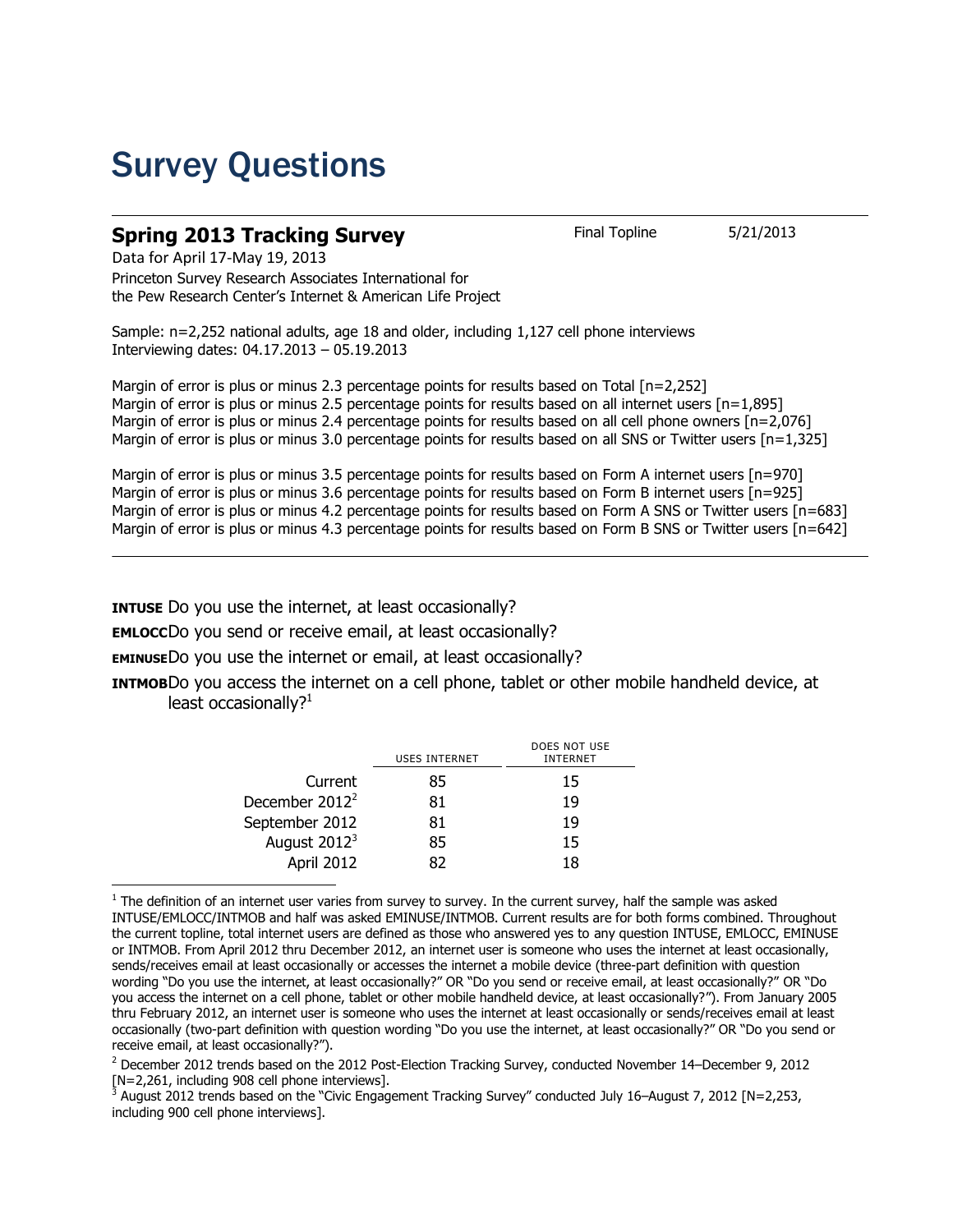| February 2012 | 80                   | 20                              |  |
|---------------|----------------------|---------------------------------|--|
|               | <b>USES INTERNET</b> | DOES NOT USE<br><b>INTERNET</b> |  |
| December 2011 | 82                   | 18                              |  |
| August 2011   | 78                   | 22                              |  |
| May 2011      | 78                   | つつ                              |  |

#### **WEB1-A**Next... Please tell me if you ever use the internet to do any of the following things. Do you ever use the internet to...[INSERT ITEM; RANDOMIZE]?<sup>4</sup>

Based on all internet users [N=1,895]

|                                                                                     | <b>TOTAL HAVE</b><br><b>EVER DONE</b><br><b>THIS</b> | DID<br>YESTERDAY | <b>HAVE NOT</b><br><b>DONE THIS</b> | <b>DON'T KNOW</b> | <b>REFUSED</b> |
|-------------------------------------------------------------------------------------|------------------------------------------------------|------------------|-------------------------------------|-------------------|----------------|
| Use a social networking site like<br>Facebook, LinkedIn or Google Plus <sup>5</sup> |                                                      |                  |                                     |                   |                |
| Current                                                                             | 72                                                   | n/a              | 28                                  | 0                 | $\ast$         |
| December 2012                                                                       | 67                                                   | n/a              | 33                                  | $\ast$            | $\ast$         |
| August 2012                                                                         | 69                                                   | n/a              | 31                                  | 0                 | $\ast$         |
| February 2012                                                                       | 66                                                   | 48               | 34                                  | $\ast$            | 0              |
| August 2011                                                                         | 64                                                   | 43               | 35                                  | $\ast$            | 0              |
| May 2011                                                                            | 65                                                   | 43               | 35                                  | $\ast$            | 0              |
| Use Twitter                                                                         |                                                      |                  |                                     |                   |                |
| Current                                                                             | 18                                                   | n/a              | 82                                  | $\ast$            | $\ast$         |
| December 2012                                                                       | 16                                                   | n/a              | 84                                  | $\ast$            | $\ast$         |
| August 2012                                                                         | 16                                                   | n/a              | 84                                  | $\ast$            | 0              |
| February 2012                                                                       | 15                                                   | 8                | 85                                  | $\ast$            | 0              |
| August 2011                                                                         | 12                                                   | 5                | 88                                  | $\ast$            | 0              |
| May 2011                                                                            | 13                                                   | 4                | 87                                  | $\ast$            | 0              |

 $\overline{\phantom{a}}$ 

<sup>&</sup>lt;sup>4</sup> Prior to January 2005, question wording was "Please tell me if you ever do any of the following when you go online. Do you ever…?" Unless otherwise noted, trends are based on all internet users for that survey.

<sup>&</sup>lt;sup>5</sup> From April 2009 thru August 2011, item wording was "Use a social networking site like MySpace, Facebook or LinkedIn." In December 2008, item wording was "Use a social networking site like MySpace or Facebook." In August 2006, item wording was "Use an online social networking site like MySpace, Facebook or Friendster". Prior to August 2006, item wording was "Use online social or professional networking sites like Friendster or LinkedIn"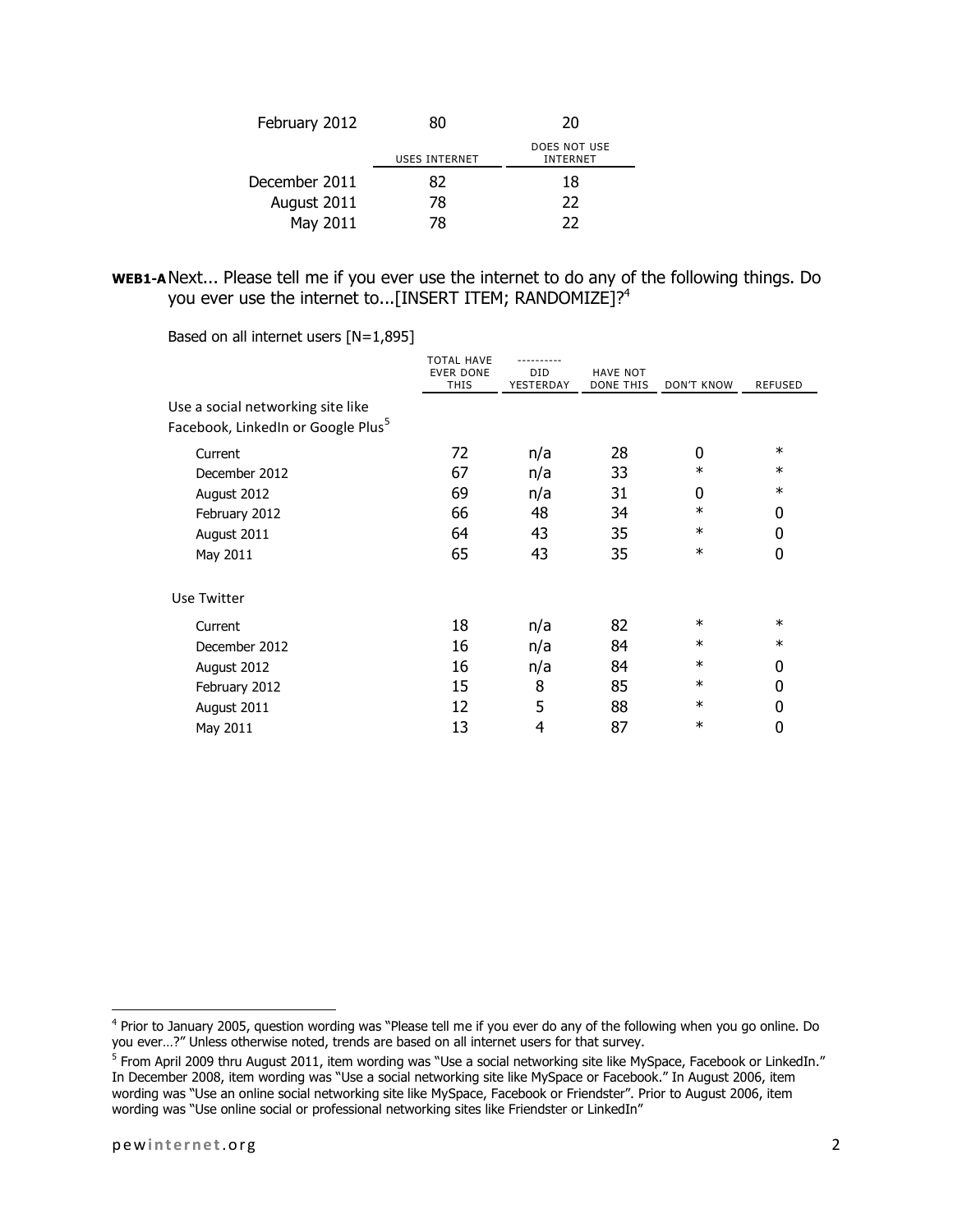**LOC1A** Thinking about how you use social networking sites... are any of your social networking accounts currently set up so that they include your LOCATION on your posts?<sup>6</sup>

Based on Form A SNS or Twitter users [N=683]

|   | <b>CURRENT</b> |            |
|---|----------------|------------|
| % | 30             | Yes        |
|   | 65             | No         |
|   | 4              | Don't know |
|   | 1              | Refused    |
|   |                |            |

 $\overline{\phantom{a}}$ 

<sup>&</sup>lt;sup>6</sup> Change in question wording over time. May 2013 question wording was: "Thinking about how you use social networking sites... are any of your social networking accounts currently set up so that they include your location on your posts?" February 2012 question wording was: "Thinking about the ways people might use social networking sites... Do you ever set up your account so that it automatically includes your location on your posts?" In May 2011, question was asked as an item in a list question with the following question wording: "Thinking about the ways people might use social networking sites... Do you ever... Set up your account so that it automatically includes your location on your posts?"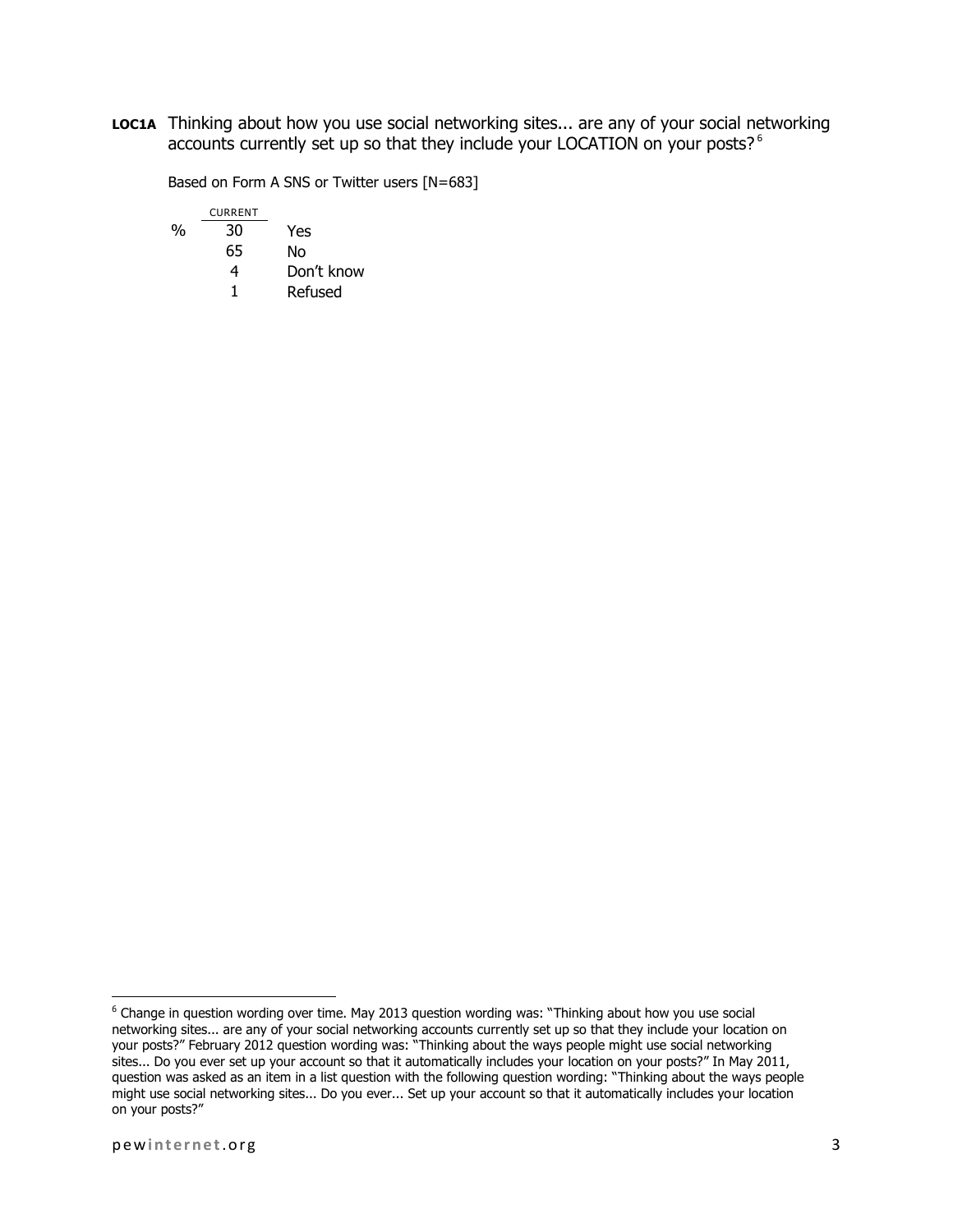**Q10** Next... [IF REACHED ON A LANDLINE, READ: Please tell me if you happen to have the following items, or not.] Do you have... [INSERT ITEMS IN ORDER]?

|    |                           | <b>YES</b> | NO. | <b>DON'T KNOW</b> | <b>REFUSED</b> |
|----|---------------------------|------------|-----|-------------------|----------------|
| b. | A cell phone <sup>'</sup> |            |     |                   |                |
|    | Current                   | 91         | 9   | 0                 | $\ast$         |
|    | December 2012             | 87         | 13  | $\ast$            | 0              |
|    | November 2012             | 85         | 15  | 0                 | $\ast$         |
|    | Sept 2012                 | 85         | 15  | $\ast$            | 0              |
|    | August 2012               | 89         | 10  | 0                 | $\ast$         |
|    | April 2012                | 88         | 12  | $\ast$            | $\ast$         |
|    | February 2012             | 88         | 12  | 0                 | $\ast$         |
|    | December 2011             | 87         | 13  | 0                 | $\ast$         |
|    | August 2011               | 84         | 15  | $\ast$            | $\ast$         |
|    | May 2011                  | 83         | 17  | $\ast$            | 0              |
|    |                           |            |     |                   |                |

**SMART1** Some cell phones are called "smartphones" because of certain features they have. Is your cell phone a smartphone or not, or are you not sure? $8^8$ 

Based on cell phone owners

|                          | YES.<br>SMARTPHONE | NO, NOT A<br><b>SMARTPHONE</b> | NOT SURE/DON'T<br><b>KNOW</b> | REFUSED |
|--------------------------|--------------------|--------------------------------|-------------------------------|---------|
| Current $[N=2,076]$      | 55                 | 39                             |                               | $\ast$  |
| December 2012 [N=1,954]  | 52                 | 41                             | h                             | $\ast$  |
| November 2012 [N=1,992]  | 55                 | 38                             | 6                             | $\ast$  |
| September 2012 [N=2,581] | 53                 | 40                             | 6                             | $\ast$  |
| April 2012 [N=1,954]     | 46                 | 44                             | 10                            | $\ast$  |
| February 2012 [N=1,961]  | 45                 | 46                             | 8                             | $\ast$  |
| May 2011 [N=1,914]       | 33                 | 53                             | 14                            | $\ast$  |

 $\overline{a}$ 

 $^7$  Question was asked of landline sample only. Results shown here have been recalculated to include cell phone sample in the "Yes" percentage. Beginning September 2007, question/item was not asked of the cell phone sample, but trend results shown here reflect Total combined Landline and cell phone sample. In past polls, question was sometimes asked as an independent question and sometimes as an item in a series. Wording may vary from survey to survey. Wording variations include: "Do you have a cell phone or a Blackberry or iPhone or other device that is also a cell phone?"; "Do you have...a cell phone or a Blackberry or iPhone or other handheld device that is also a cell phone?"; Do you have a cell phone, or a Blackberry or other device that is also a cell phone?"; "Do you happen to have a cell phone?"; " "Do you have a cell phone?"

<sup>&</sup>lt;sup>8</sup> September 2012 through December 2012, question wording was: "Some cell phones are called "smartphones" because of certain features they have. Is your cell phone a smartphone, such as an iPhone, Android, Blackberry or Windows phone, or are you not sure?"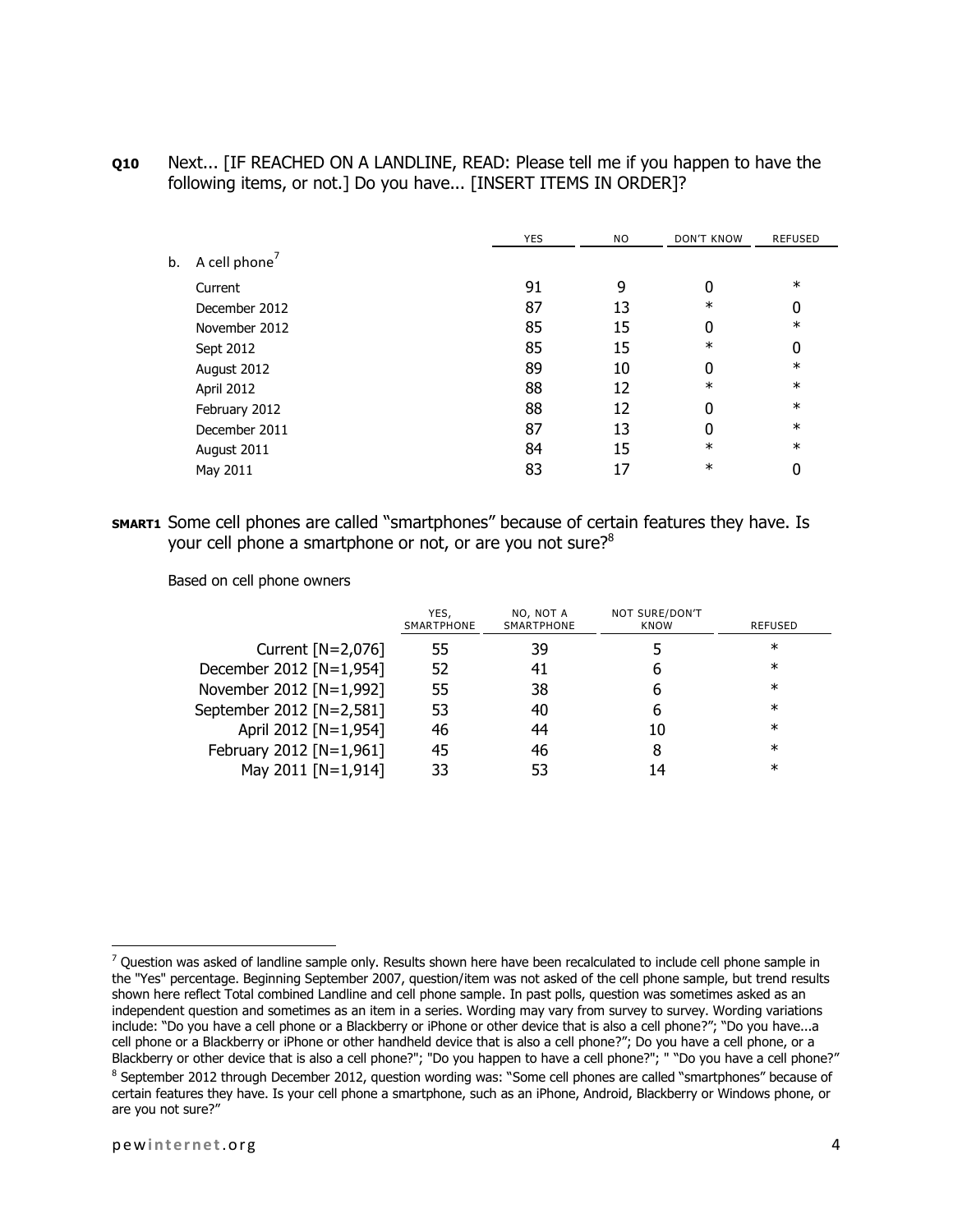### **LOC2** Do you ever use your cell phone to... [INSERT ITEMS IN ORDER]?

Based on cell phone owners

|    |                                                                                                                                    | <b>YES</b> | NO. | DON'T KNOW | <b>REFUSED</b> |
|----|------------------------------------------------------------------------------------------------------------------------------------|------------|-----|------------|----------------|
| a. | Use a service such as Foursquare to<br>'check in' to certain locations or to share<br>your location with your friends <sup>9</sup> |            |     |            |                |
|    | Current $[N=2,076]$                                                                                                                | 8          | 92  | $\ast$     | $\ast$         |
|    | Feb 2012 [N=1,961]                                                                                                                 | 11         | 88  |            | $\ast$         |
|    | May 2011 [N=1,914]                                                                                                                 | 5          | 94  | $\ast$     | 0              |
| b. | Get directions, recommendations, or<br>other information related to a location<br>where you happen to be $^{10}$                   |            |     |            |                |
|    | Current                                                                                                                            | 49         | 51  | $\ast$     | 0              |
|    | Feb 2012                                                                                                                           | 46         | 53  | $\ast$     | $^\ast$        |
|    | May 2011                                                                                                                           | 28         | 72  |            |                |

 9 Feb 2012 item wording was: "Use a service such as Foursquare or Gowalla to 'check in' to certain locations or to share your location with your friends." May 2011 item wording was "Use a service such as Foursquare or Gowalla to "check in" to certain locations or share your location with friends."

 $10$  Feb 2012 item wording was "Get directions or other information related to a location where you happen to be." May 2011 item wording was "Get directions, recommendations, or other information related to your present location."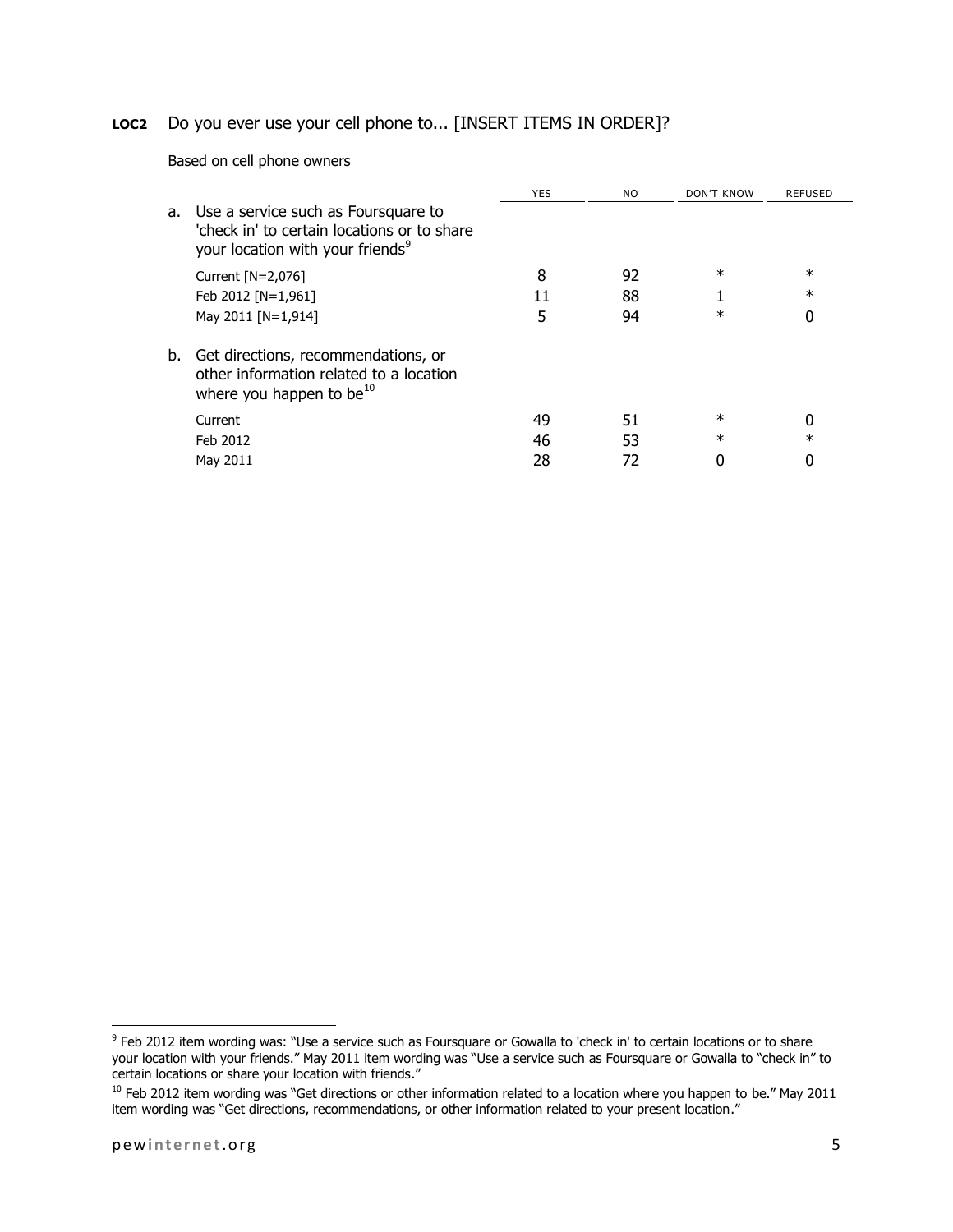#### **LOC3** What location-sharing or "check-in" services do you use? [DO NOT READ; PRECODED OPEN-END]

|   | <b>CURRENT</b> |                              |
|---|----------------|------------------------------|
| % | 39             | Facebook                     |
|   | 18             | Foursquare                   |
|   | 14             | Google Plus                  |
|   | 8              | Google Latitude              |
|   | 5              | Google maps                  |
|   | 5              | Instagram                    |
|   | 5              | Yelp                         |
|   | 1              | Facebook Poke                |
|   | 1              | Path                         |
|   | 1              | Twitter                      |
|   | 21             | Other (SPECIFY)              |
|   | 4              | None/Don't use any regularly |

Based on cell phone owners who use location services [N=141]

- Don't know
- Refused

Note: Total may exceed 100% due to multiple responses.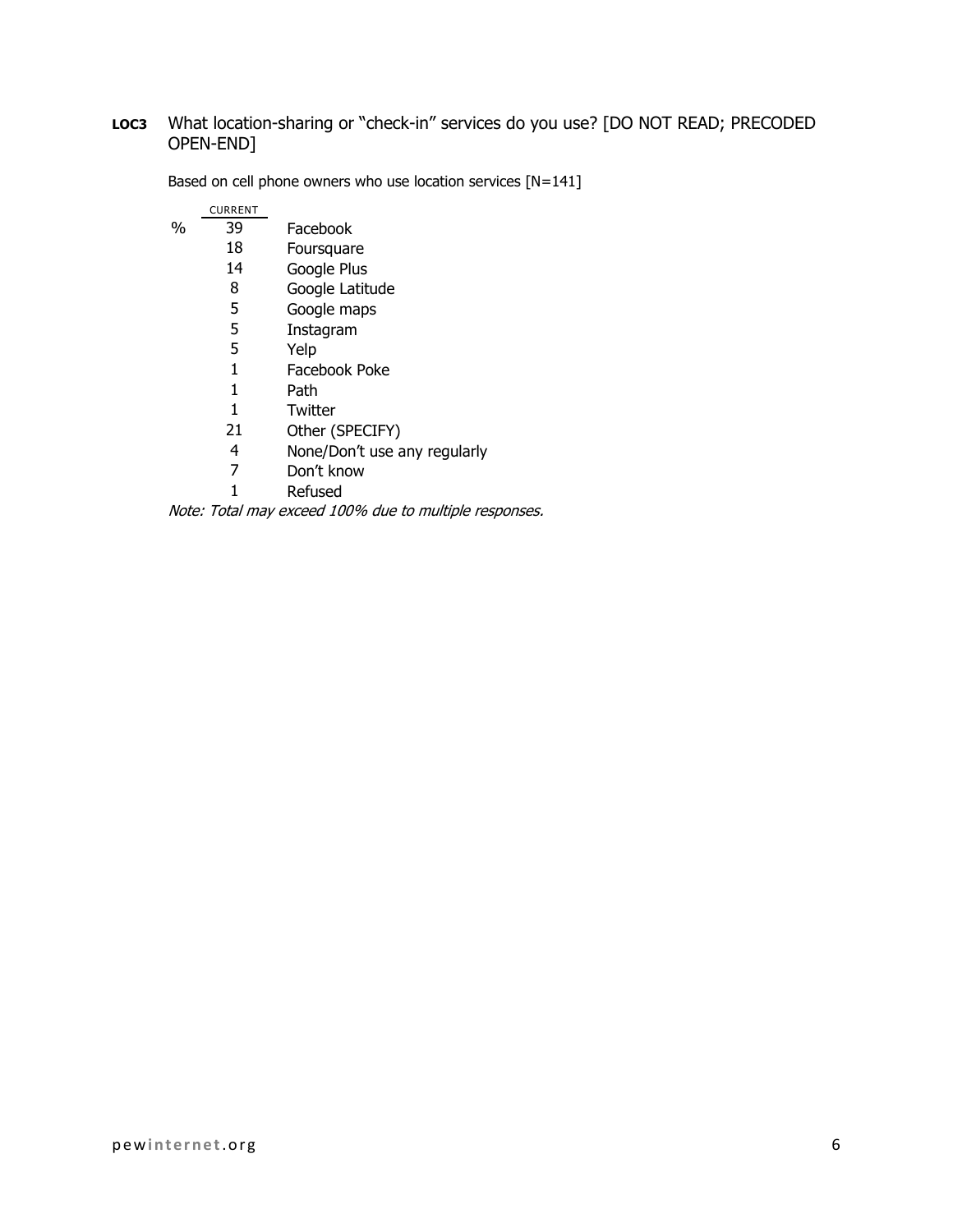# Methods

This report is based on the findings of a survey on Americans' use of the Internet. The results in this report are based on data from telephone interviews conducted by Princeton Survey Research Associates International from April 17 to May 19, 2013, among a sample of 2,252 adults, age 18 and older. Telephone interviews were conducted in English and Spanish by landline (1,125) and cell phone (1,127, including 571 without a landline phone). For results based on the total sample, one can say with 95% confidence that the error attributable to sampling is plus or minus 2.3 percentage points. For results based on Internet users<sup>11</sup> (n=1,895), the margin of sampling error is plus or minus 2.5 percentage points. In addition to sampling error, question wording and practical difficulties in conducting telephone surveys may introduce some error or bias into the findings of opinion polls.

A combination of landline and cellular random digit dial (RDD) samples was used to represent all adults in the United States who have access to either a landline or cellular telephone. Both samples were provided by Survey Sampling International, LLC (SSI) according to PSRAI specifications. Numbers for the landline sample were drawn with equal probabilities from active blocks (area code + exchange + twodigit block number) that contained three or more residential directory listings. The cellular sample was not list-assisted, but was drawn through a systematic sampling from dedicated wireless 100-blocks and shared service 100-blocks with no directory-listed landline numbers.

New sample was released daily and was kept in the field for at least five days. The sample was released in replicates, which are representative subsamples of the larger population. This ensures that complete call procedures were followed for the entire sample. At least 7 attempts were made to complete an interview at a sampled telephone number. The calls were staggered over times of day and days of the week to maximize the chances of making contact with a potential respondent. Each number received at least one daytime call in an attempt to find someone available. For the landline sample, interviewers asked to speak with the youngest adult male or female currently at home based on a random rotation. If no male/female was available, interviewers asked to speak with the youngest adult of the other gender. For the cellular sample, interviews were conducted with the person who answered the phone. Interviewers verified that the person was an adult and in a safe place before administering the survey. Cellular sample respondents were offered a post-paid cash incentive for their participation. All interviews completed on any given day were considered to be the final sample for that day.

Weighting is generally used in survey analysis to compensate for sample designs and patterns of nonresponse that might bias results. A two-stage weighting procedure was used to weight this dual-frame sample. The first-stage corrected for different probabilities of selection associated with the number of adults in each household and each respondent's telephone usage patterns.<sup>12</sup> This weighting also adjusts for the overlapping landline and cell sample frames and the relative sizes of each frame and each sample.

 $\overline{\phantom{a}}$ 

 $11$  Internet user definition includes those who use the internet or email at least occasionally or access the internet on a mobile handheld device at least occasionally.

 $<sup>12</sup>$  i.e., whether respondents have only a landline telephone, only a cell phone, or both kinds of telephone.</sup>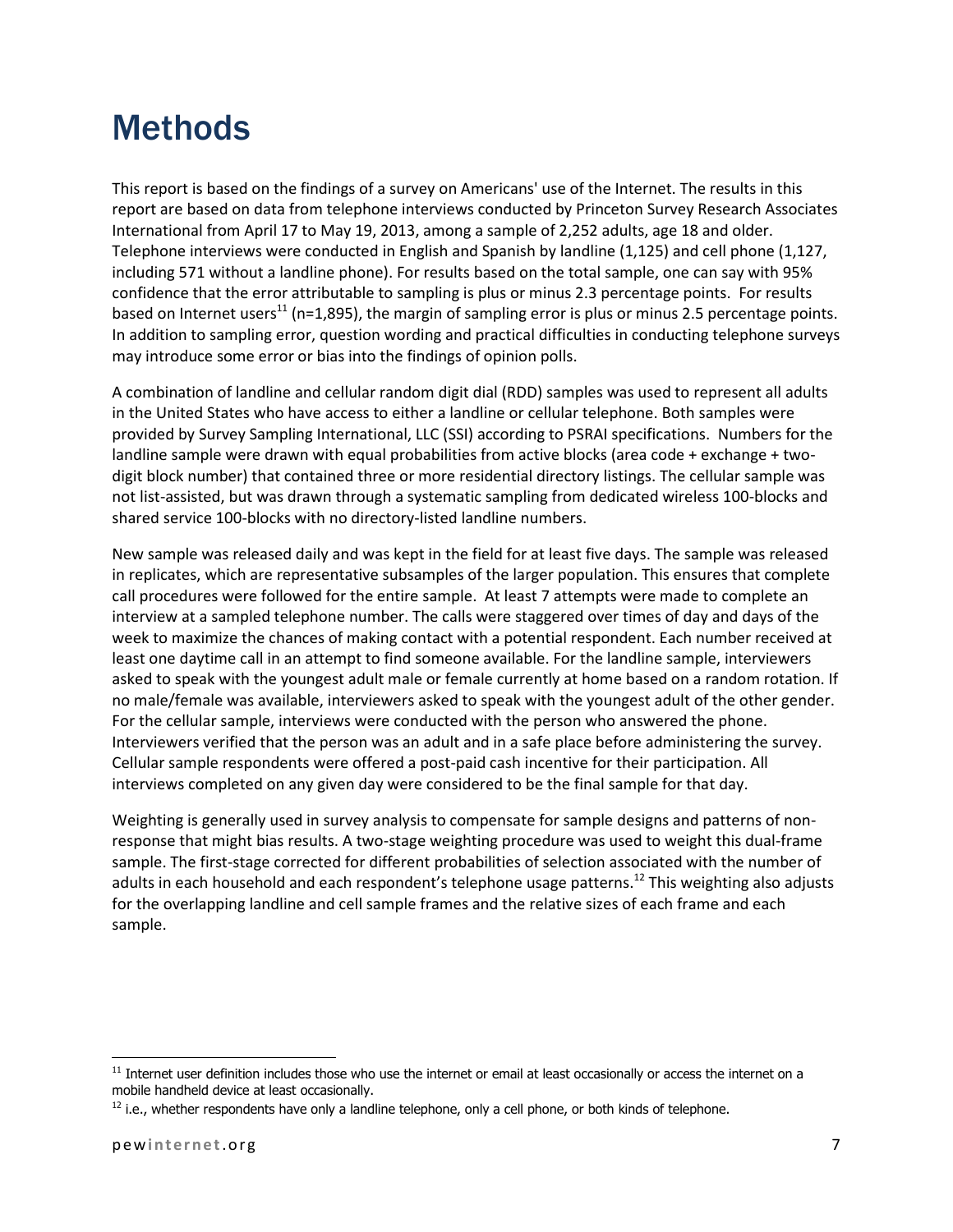The second stage of weighting balances sample demographics to population parameters. The sample is balanced to match national population parameters for sex, age, education, race, Hispanic origin, region (U.S. Census definitions), population density, and telephone usage. The Hispanic origin was split out based on nativity; U.S born and non-U.S. born. The basic weighting parameters came from the US Census Bureau's 2011 American Community Survey data. The population density parameter was derived from Census 2010 data. The telephone usage parameter came from an analysis of the January-June 2012 National Health Interview Survey.

Following is the full disposition of all sampled telephone numbers:

| <b>Sample Disposition</b> |        |                                  |
|---------------------------|--------|----------------------------------|
| Landline                  | Cell   |                                  |
| 41,291                    | 24,698 | <b>Total Numbers Dialed</b>      |
|                           |        |                                  |
| 1,755                     | 411    | Non-residential                  |
| 1,516                     | 88     | Computer/Fax                     |
| 12                        | ----   | Cell phone                       |
| 24,344                    | 9,674  | Other not working                |
| 2,038                     | 226    | Additional projected not working |
| 11,626                    | 14,299 | Working numbers                  |
| 28.2%                     | 57.9%  | <b>Working Rate</b>              |
|                           |        |                                  |
| 679                       | 75     | No Answer / Busy                 |
| 3,442                     | 3,668  | <b>Voice Mail</b>                |
| 41                        | 16     | <b>Other Non-Contact</b>         |
| 7,464                     | 10,540 | <b>Contacted numbers</b>         |
| 64.2%                     | 73.7%  | <b>Contact Rate</b>              |
|                           |        |                                  |
| 450                       | 1,537  | Callback                         |
| 5,786                     | 7,097  | Refusal                          |
| 1,228                     | 1,906  | Cooperating numbers              |
| 16.5%                     | 18.1%  | <b>Cooperation Rate</b>          |
|                           |        |                                  |
| 45                        | 68     | Language Barrier                 |
| ----                      | 684    | Child's cell phone               |
| 1,183                     | 1,154  | Eligible numbers                 |
| 96.3%                     | 60.5%  | <b>Eligibility Rate</b>          |
|                           |        |                                  |
| 58                        | 27     | <b>Break-off</b>                 |
| 1,125                     | 1,127  | Completes                        |
| 95.1%                     | 97.7%  | <b>Completion Rate</b>           |
|                           |        |                                  |
| 10.0%                     | 13.0%  | <b>Response Rate</b>             |

The disposition reports all of the sampled telephone numbers ever dialed from the original telephone number samples. The response rate estimates the fraction of all eligible respondents in the sample that were ultimately interviewed. At PSRAI it is calculated by taking the product of three component rates: